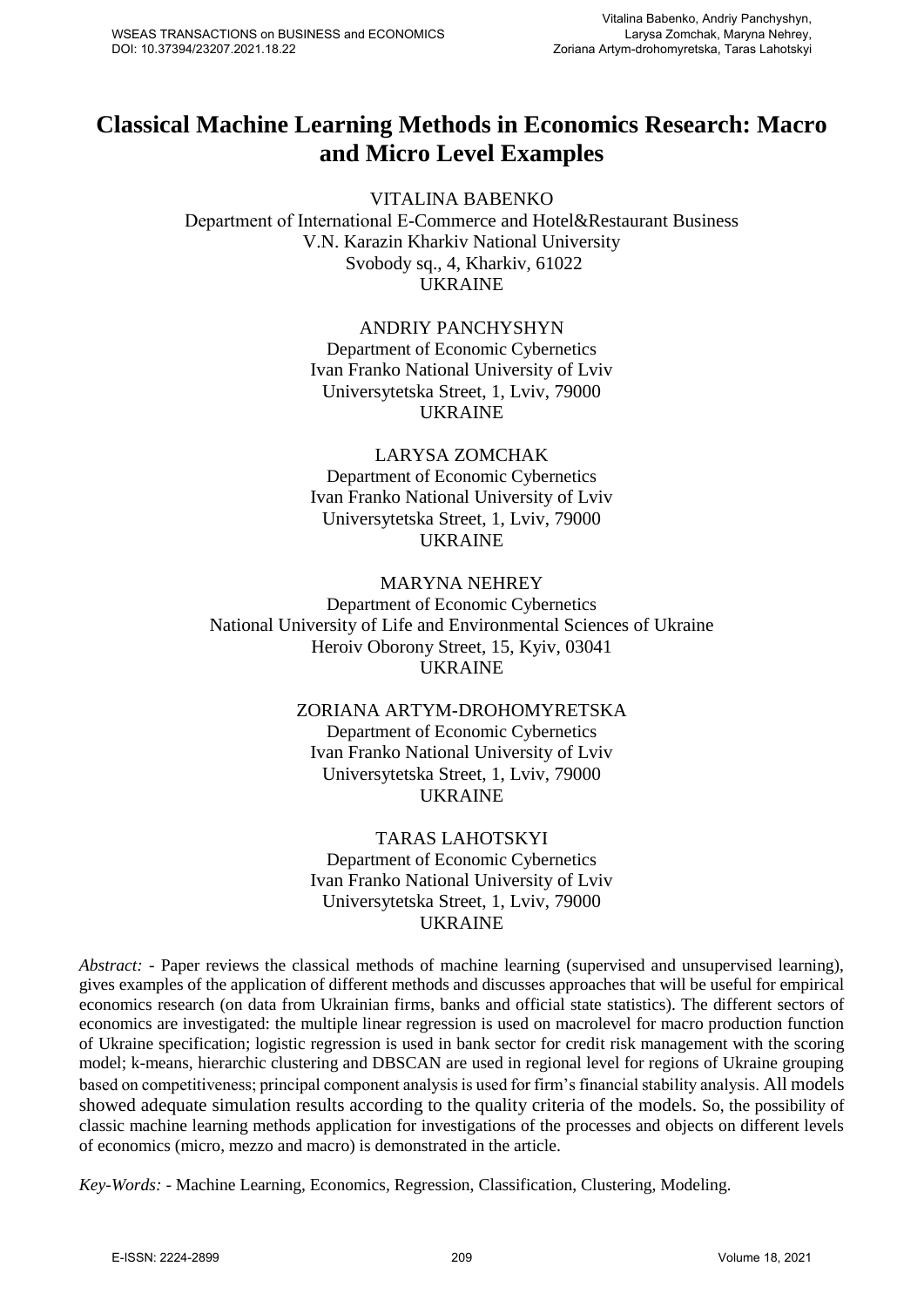## **1 Introduction**

The rapid growth of data and the increase in computing power contribute to the increased interest in machine learning and the opportunities that are opened by machine learning methods. New algorithms under development focus on many aspects of the economy and generate new fields of research in the field of economics. The successful application of machine learning to researchers requires basic knowledge and understanding of critical concepts that were previously unfamiliar to economists.

In this article, we provide an overview of Machine Learning methods that, in our view, should be in the arsenal of scientist economist tools and be taught in master's programs in economics. This list is subjective and will change over time. We do not do a thorough analysis of all the methods, but we offer to get acquainted with the basic ideas and basic concepts of classical methods of machine learning.

Machine learning is the concept that a computer program can learn and adapt to new data without human interference [1]. Machine learning is a field of artificial intelligence that keeps a computer's built-in algorithms current regardless of changes in the worldwide economy.

Machine learning includes the next methods classes: Supervised Learning, Unsupervised Learning, Reinforcement Learning, Ensemble methods, Neural Networks and Deep Learning. Classical machine learning methods (Supervised Learning and Unsupervised Learning) are presented in Table 1.

| Table 1. Classical machine learning methods |  |
|---------------------------------------------|--|
|---------------------------------------------|--|

| Class                   | <b>Subclass</b> | Method                                      |
|-------------------------|-----------------|---------------------------------------------|
| Supervised              | Regression      | Linear regression                           |
| Learning                |                 | Polynomial regression                       |
|                         |                 | Ridge/lasso regression                      |
|                         | Classification  | Logistic regression                         |
|                         |                 | Decision trees                              |
|                         |                 | Support vector machine                      |
|                         |                 | Naïve Bayes                                 |
|                         |                 | k-nearest neighbor                          |
| Unsupervised Clustering |                 | k-means                                     |
| Learning                |                 | Agglomerative                               |
|                         |                 | Mean-shift                                  |
|                         |                 | Fuzzy C-means                               |
|                         |                 | <b>DBSCAN</b>                               |
|                         | Rule Engine     | <b>Association rules</b>                    |
|                         |                 | Eclat                                       |
|                         |                 | Apriori                                     |
|                         |                 | FP-growth                                   |
|                         |                 | Dimensionality Principal Component Analysis |
|                         | Reduction       | Partial Least Squares Regression            |
|                         |                 | Principal Component Regression              |
|                         |                 | T-distributed Stochastic Neighbor           |
|                         |                 | Embedding                                   |
|                         |                 | <b>Singular Value Decomposition</b>         |
|                         |                 | Mixture Discriminant Analysis               |
|                         |                 | <b>Linear Discriminant Analysis</b>         |

We discuss Supervised learning methods and give examples of their application in economic research, including linear regression to build a macroeconomic production function of Ukraine and logistic regression to build a scoring model. Next, we discuss methods of Unsupervised Learning: clustering methods (k-means, hierarchic clustering, DBSCAN) for the region of Ukraine clustering according to its competitiveness level, Association rules (apriori method) for consumer market basket analysis, Principal Component Analysis for firm financial stability analysis.

# **2 Problem Formulation**

The machine learning methods applications in various scientific fields are becoming increasingly popular and economics as social science is not an exception. That's why it is interesting to investigate what is similar and what is different in application of machine learning methods at different levels of economic systems, which methods are suitable for different economic problems and so on. We propose to use supervised and unsupervised methods of classical machine learning for investigation for macroeconomic development of Ukraine, regional competitiveness of Ukraine, banks credit system effectiveness and firms financial stability.

# **3 Materials and Methods**

## **3.1 Literature review**

The application of machine learning methods in different sectors of the economy is considered in subsequent studies. Research [2] provides a discussion of the most popular techniques used in energy economics papers. In paper [3] is focusing on the benefits of the systematization of business processes in aviation by using Machine Learning methods. With Machine Learning methods investigated if hidden information can be used to macroeconomic prediction [4]. Paper [5] provides a discussion on recent developments in adapting Machine Learning methods for applications in education, particularly in economics. In [6] is focusing on the advantages and disadvantages of using supervised learning methods for econometric studies. Regression methods, including linear, ridge, and lasso used for economic time series forecasting [7, 8], for forecasting financial and macroeconomic variables [9], for corporate failure predicting [10], and so on. The decision tree method is used both individually and in comparison with other techniques: macroeconomic indicators prediction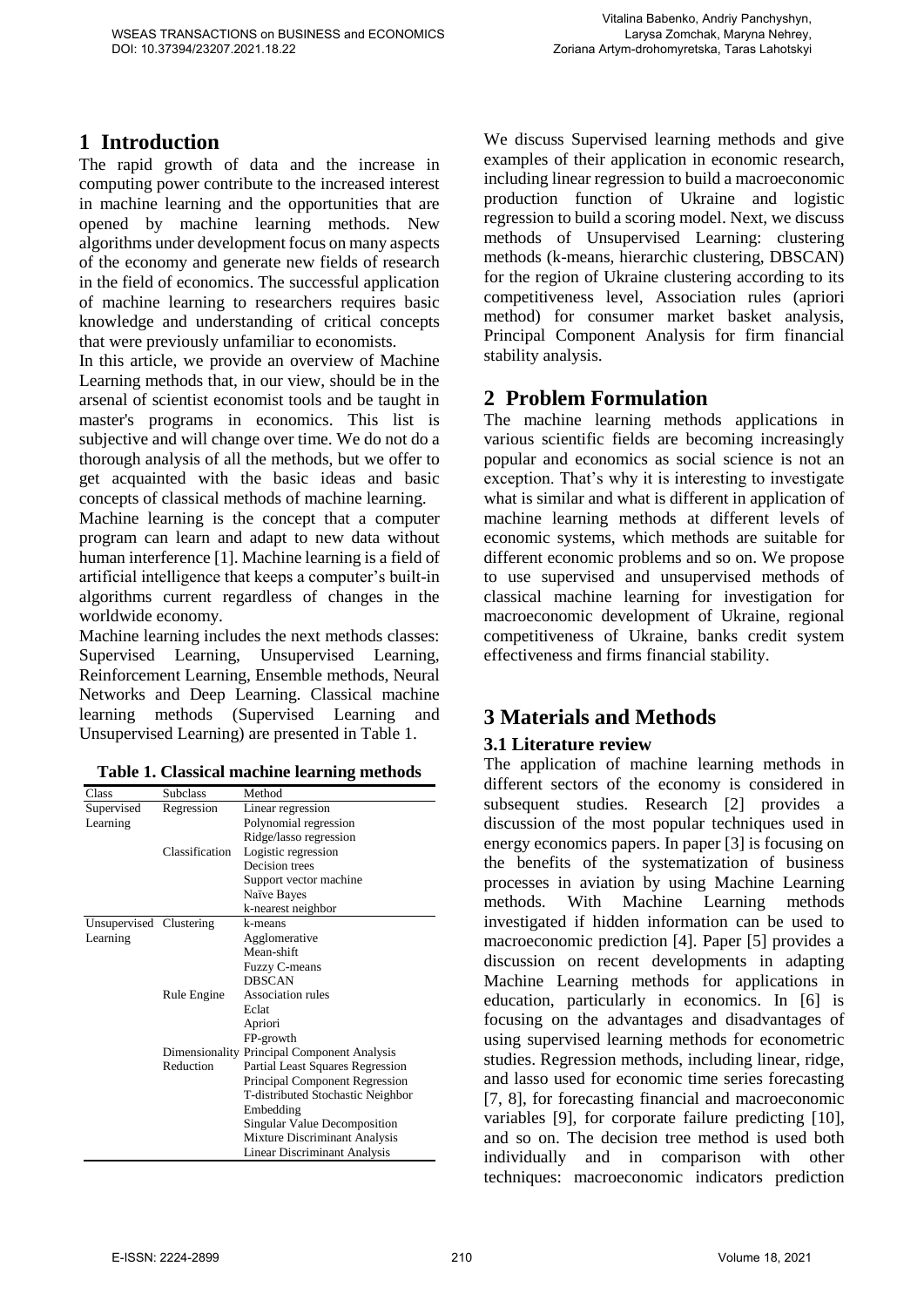[11], financial credit risk assessment [12], and transit service quality analysis [13]. Support vector machine method realized for credit scoring modeling [14]. The examples of using wavelet analysis [15] and Naïve Bayes methods in stock market modeling [16].

Unsupervised Learning methods are widely used in various fields of economic research. For example, in the research of the relationship between financial market structure and the real economy [17], macroeconomic time series [18], the regional competitiveness [19]. The rule engine methods used in researches [20]. The Principal Component Analysis (PCA) applied in macroeconomics research [21], in finance [22], in the analysis of food quality and safety [23].

#### **3.2 Research methodology**

**Regression.** Regression analysis is a method of scientific research that is closely related to correlation analysis, but it is not only used to determine the form and discover the relationships between the dependent and independent variables, but also allows to identify the analytical form of the model. Regression analysis is used to determine the analytical form of the relationship in which the measurement of a depended variable is due to the influence of one or more independent variables, and the set of all other factors that also affect the performance trait acquire fixed or average values.

A regression function is a function that describes the one-way stochastic dependence of one random variable on another or several other random variables. The purpose of the regression analysis is to evaluate the functional dependence of the conditional mean value of the performance trait on the factor traits.

The regression equation characterizes the law of relation between dependent and independent variables, not for individual elements of the population, but for the population as a whole. The aim of constructing a linear regression model is to find the smoothing line that "best" passes through a given set of points. The least square method is most often used to estimate unknown parameters of linear regression.

**Classification.** The prediction with the logistic regression gives outcome as the probability that can have only two values (ie, a dichotomy). The logistic regression procedure is rather similar to multiple linear regression, except that fact that the dependent variable is binomial. The result is the effect of each independent variable on the event coefficient. The forecast is based on the use of one or more predictors (numeric and categorical).

The binary logistic regression response format will be 1 or 0. Having found the parameters of logistic regression, we will have a certain plane, specific points of examples, depending on the unit of this or zeros, must be on different sides of the plane. Then, by testing the system on a test sample, it will be possible to tell which class it is likely to belong to. The probability will range from 0 to 1. This is a kind of multiple regression, general purpose of which is to analyze the relationship between several independent variables (also called regressors or predictors) and the dependent variable. Logistic regression is best suited when the output variable accepts only two values.

Logistic regression coefficients usually are estimated with the maximum likelihood estimation method.

There is no equivalent statistic for the R-squared in logistic regression. Logistic regression model estimates are estimates of maximum likelihood through an iterative process. They are not designed to minimize variation. However, several pseudo-R squares have been developed to evaluate the quality of logistics models. They are called "pseudo" Rsquared because they look like R-squared in the sense that they have a similar scale, ranging from 0 to 1 (though some never reach 0 or 1) with higher values, which indicates better model fit, but they cannot be interpreted as interpreting an R-squared and different pseudo-R-squared can acquire very different meanings.

**Clustering.** The purpose of cluster analysis is to classify objects into relatively homogeneous groups, taking into account the quantitative indicators of the objects. A cluster is a set of homogeneous elements, and the main task of cluster analysis is to form such sets in multidimensional space. Due to its specificity, the cluster analysis is based on the mechanism of development of management decisions aimed at combining economic objects of different functional orientation. For example, clustering of industries or the formation of territorial zones with different levels of indicative features.

There are many methods of grouping objects into clusters. The most popular method of clustering is the k-means method. The input set is divided into *k* groups, while minimizing the function that defines distances as Sum of Squared Errors (SSE).Currently, there are many variations of this method that partially eliminate the disadvantages, among them: K-Medoids, K-Medians, K-Modes, K-means ++, Intelligent K-Means, Genetic K-Means.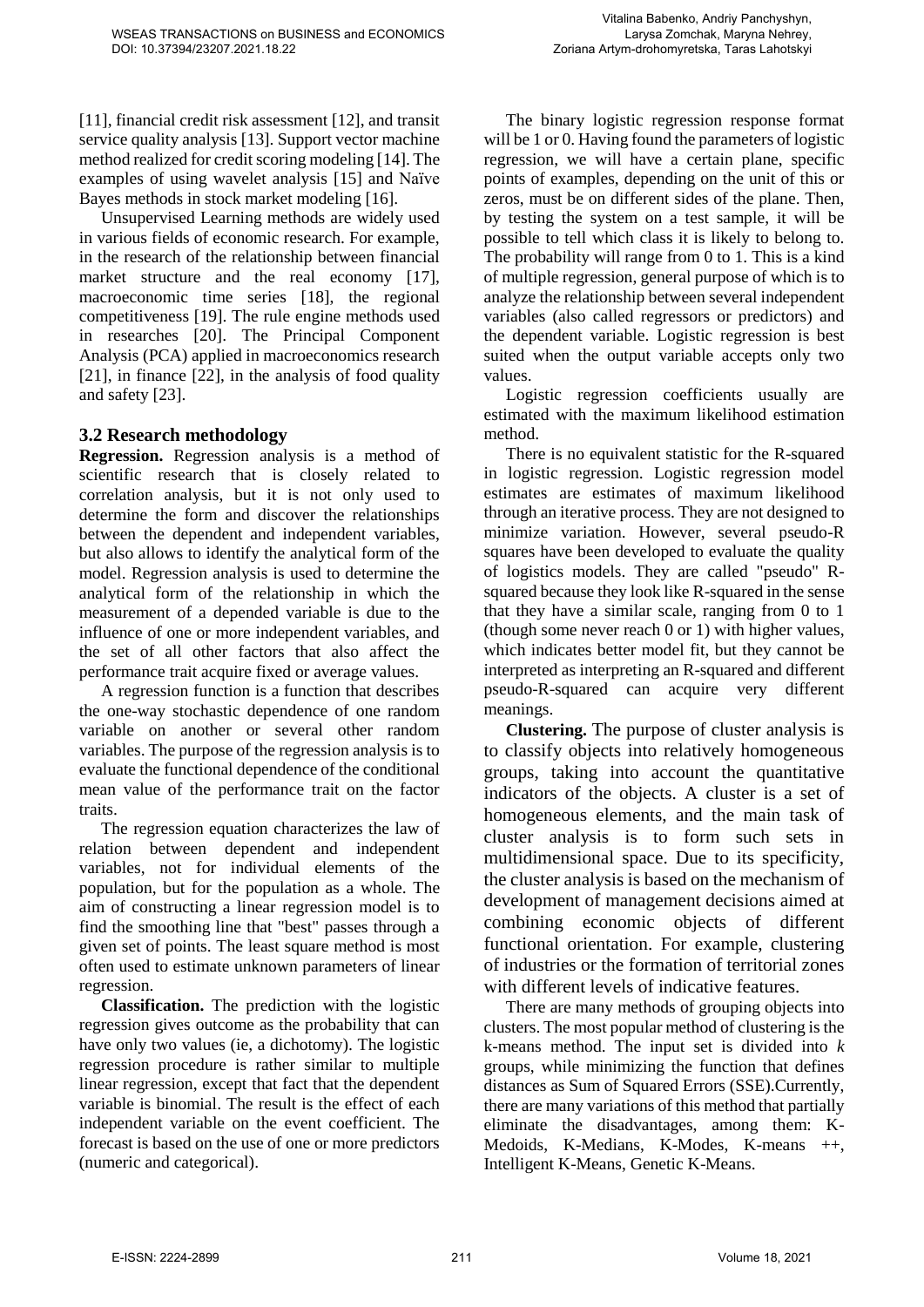Statistical processing often uses hierarchical clustering (also called hierarchical cluster analysis or HCA), which is a cluster analysis method that seeks to build a cluster hierarchy. The result of hierarchical algorithms is a dendogram (hierarchical tree). A dendrogram is a tree constructed on a matrix of proximity measures. The dendrogram allows to depict the interconnections between objects of a given set. To construct a similarity (difference) matrix, it is necessary to specify a measure of the distance between two clusters. The following sorting strategies are most commonly used: single linkage, complete linkage, pair-group method using arithmetic mean, UPGMA, WPGMA, pair-group method using the centroid average, Ward's method.

Hierarchical clustering is worse for clustering large volumes of data than the k-means method. The k-means method is more sensitive to noisy data than the hierarchical method. In k-means clustering, the algorithm starts from an arbitrary selection of starting points, so the results generated by running the algorithm multiple times may differ. At the same time, in the case of hierarchical clustering, the results can be reproduced.

DBSCAN (Density-Based Spatial Clustering of Applications with Noise) is a popular clustering algorithm used in data analysis as one of the k-means replacements. This is a density-based clustering algorithm - if a given set of points is in some space, the algorithm groups together points that are closely spaced (points with many close neighbours), denoting as emissions points that are lonely in lowdensity regions (nearest neighbours of which are lying far). DBSCAN is good in separating highdensity clusters from low-density clusters within dataset, but it does not work well with similar density clusters.

**Dimensionality Reduction.** The principal component method detects -components - factors that explain all the variance and correlations of the initial *k* random variables; the components are plotted in descending order, explaining the fraction of the total variance of the original values, which often allows us to limit ourselves to the first few components. The first principal component of  $F_I$  determines the direction in the space of the source traits by which the set of objects (points) has the greatest variation. The second principal component of  $F_2$  is constructed in such a way that its direction is orthogonal to the direction of  $F_I$  and it explains as much of the residual variance as possible, etc., down to the *k*-th principal component of  $F_k$ . Since the selection of the main components is in descending order in terms of the proportion explained by the variance, the features included in the first major component with large

coefficients, maximally affect the differentiation of the studied objects. Such conversion allows the information to be reduced by discarding coordinates corresponding to the directions with minimal dispersion.

Let the activity of economic objects be characterized by a set of factors  $x_{ki}$ , where *i* is the number of the factor  $(i = 1,2,3, ..., n)$ , *k* is the number of the economic object  $(k = 1, 2, 3, ..., m)$ , *n* is the number of factors, m is the number of economic objects. The values of each factor for different economic objects form the vector  $x_i = \{x_{1i}, x_{2i}, \ldots, x_{mi}\}$ The space of economic object factors can be represented as a matrix of output factors *X*, where each column of the matrix contains the values of one factor (*i*) for different states of economic objects, and each row contains the values of all factors of the same state of the economic object. Thus, the state space of economic objects will be described as:

$$
X = \begin{bmatrix} x_{11} & x_{12} & \dots & x_{1i} & \dots & x_{1n} \\ x_{21} & x_{22} & \dots & x_{2i} & \dots & x_{2n} \\ \dots & \dots & \dots & \dots & \dots & \dots \\ x_{k1} & x_{k2} & \dots & x_{k i} & \dots & x_{k n} \\ \dots & \dots & \dots & \dots & \dots & \dots \\ x_{m1} & x_{m2} & \dots & x_{mi} & \dots & x_{mn} \end{bmatrix}
$$

The centered and normalized factor space will be denoted by the matrix Z. Based on this matrix, we construct a matrix of even correlation coefficients R and estimate the eigenvalues and eigenvectors of the correlation matrix R. The eigenvalues of characterize the contributions of the corresponding principal components to the total (total) variance of the input features  $x_1$ ,  $x_2$ ,  $x_3$ ,  $x_m$ ; the first component has the greatest effect on the total variance, the second one has the least, etc., the latter has the least effect on the total variance of all input features. The matrix of principal components is formed from the eigenvectors corresponding to the largest eigenvalues. The matrix of principal components allows to form new factors in the form of sum of initial normalized-centered factors. Thus, the main factor is a linear combination of the output factors of economic objects, and the main component is a set of weighting factors on the basis of which this combination is formed. The first principal component makes it possible to form the principal factor which, among other linear combinations (principal factors), has the largest variance. In this case, the *i*-th main factor is a linear combination of initial factors of the economic object, which is not correlated with *k-1* previous main factors, and among the other main factors has the largest variance.

# **4 Results and Discussion**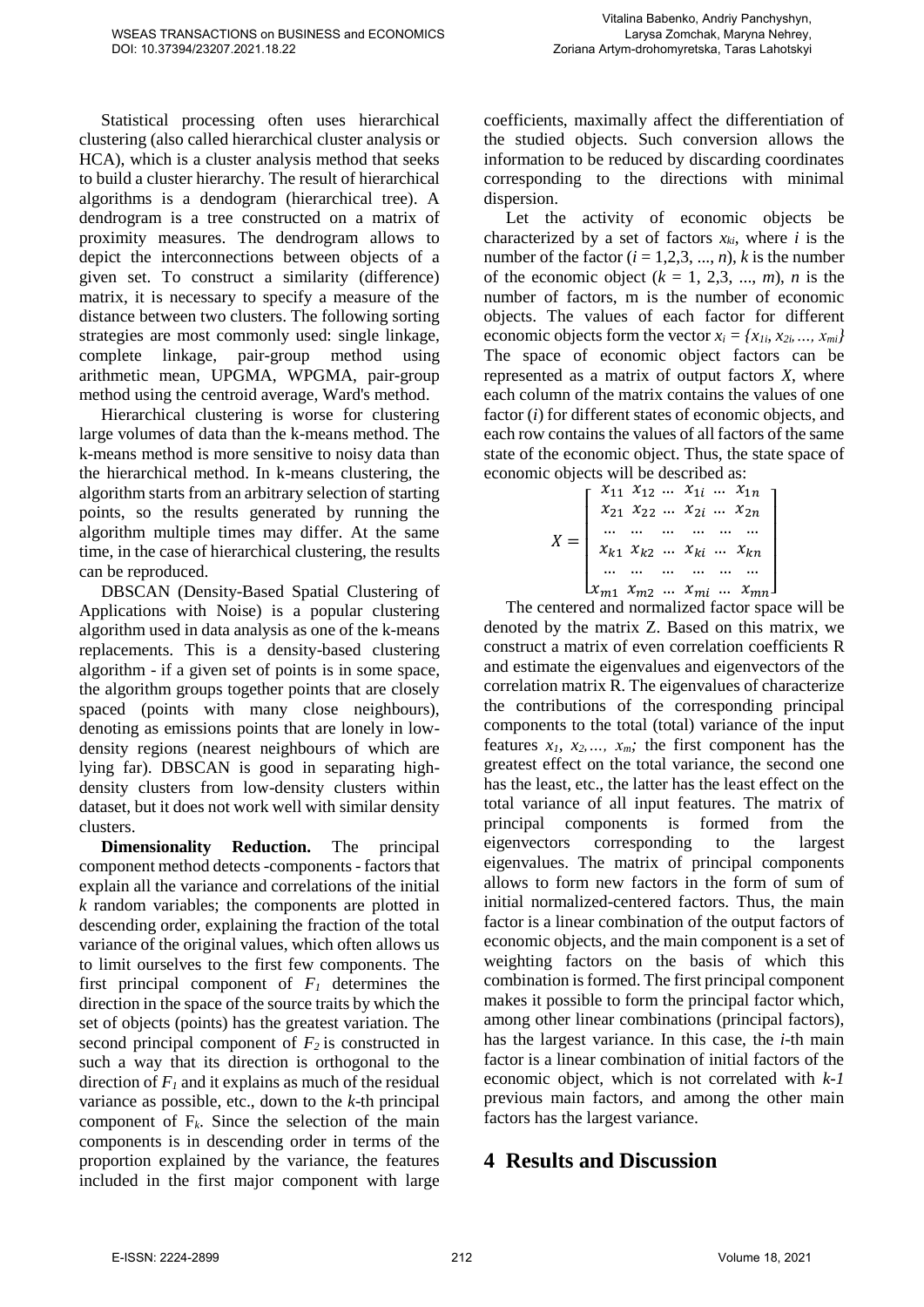### **4.1 Regression – Modeling of macroeconomic production function of Ukraine**

The production function is known as an economic and statistical model of the production process in an economic system and expresses a consistent regular quantitative relationship between the volume indicators of resources and output. The production level in the general economy or corporate environment is described by the production function.

Based on the preliminary analysis, it was decided to use an econometric dependence, which looks like:  $Y = \alpha_0 L^{\alpha 1} K^{\alpha 2}$ 

 $\hspace{1.6cm}$ , (1) where Y - GDP, mln UAH; L - number of the working population aged 15-70 years, thousand people; K - capital investment, mln UAN.

Statistical information from the State Statistics Service of Ukraine for the period from 1996 to 2018 was used to build the econometric model of the macroeconomic production function of Ukraine [24].

After raising the parameter  $\alpha_0$  to the exponent the resulting model will look like

Y=5 246 882 879.6L<sup>-1.8731</sup>K<sup>0.8202</sup>.  $(2)$ 

Multiple coefficient of determination  $R^2 = 0.9887$ , and thus under the influence of changes in the number of the working population and the value of the capital investment, 98.87% of the variation in GDP is explained. Accordingly, the multiple correlation coefficient  $R = 0.9943$ . This value indicates that the relationship between the value of GDP and the number of able-bodied population and the value of capital is very close. The Fisher F-test. F-statistic  $=$ 876.17. A critical value of Fisher's F-criterion with  $v1 = 2$  and  $v2 = 19$ , and 0.01 significance level, was found to be 5.33. Since Fem> Fcrit, the constructed model can be considered adequate. MAPE (Mean Abs. Percent Error) is used to calculate the quality of the forecast. The value of MAPE is 10.52%, which indicates a rather high quality of the forecast.

According to research by economists, innovation has a significant impact on economic growth, so it is advisable to investigate the dependence of GDP not only on the size of the working population and capital investment, but also on the volume of innovation activity.

An innovation model will look like:

$$
Y = \alpha_0 L^{\alpha 1} K^{\alpha 2} I^{\alpha 3},
$$

 $(3)$ where  $Y - GDP$ , mln UAH;  $L - number of the$ working population aged 15-70 years, thousand people;  $K -$  capital investment, mln UAH;  $I -$  the amount of expenditure on innovation, mln UAH. The model of macroeconomic production function with innovation will look like:

 $Y=2094082035.23L^{-1.7835}K^{0.8945}I^{-0.0957}$ . (4) The model fairly describes the relationship between GDP and the working population, the size of capital investment, and the volume of innovation activity. Under the influence of changes in the number of the working population, the value of the capital investment, and the volume of innovations, 98.87% of the variation in GDP is explained. The MAPE value for the forecast based on the model with innovation is 10.42%, which indicates a slightly higher quality of the forecast than the model without taking into account the innovation.

Therefore, the built-in macroeconomic function based on innovation produces rather poor results, the forecast based on this model has a margin of error of 10%, which is acceptable in economic research.

### **4.2. Classification – Modeling of credit risk management.**

The logistic regression method is used to build scoring models. Scoring models help reduce the risk of loan portfolios. The modeling is carried out in several stages: the selection of variables, analysis of descriptive statistics, estimation of model parameters, selection of an adequate model [25].

Independent variable models: age of the borrower; sex of the borrower; the marital status of the borrower; the number of dependents; monthly income; the borrower's residency at the last address; type of apartment; guarantors; the number of loans returned; and so on. The dependent variable of the model is the presence/absence from the client of debts on the previously taken loans (Creditability).

Checking the model's forecasting capabilities showed that the sensitivity of the model is 91%, specificity - 80%, which means that 91% of trustworthy borrowers will be identified by the model received, and 9% of bad borrowers will get credit.

To evaluate the quality of the model classification, a ROC curve was constructed, which shows the dependence of the number of correctly classified positive results on the number of incorrectly classified negative consequences (Fig. 1). The area under the curve is 0.90, which indicates the high predictive power and reliability of the model.

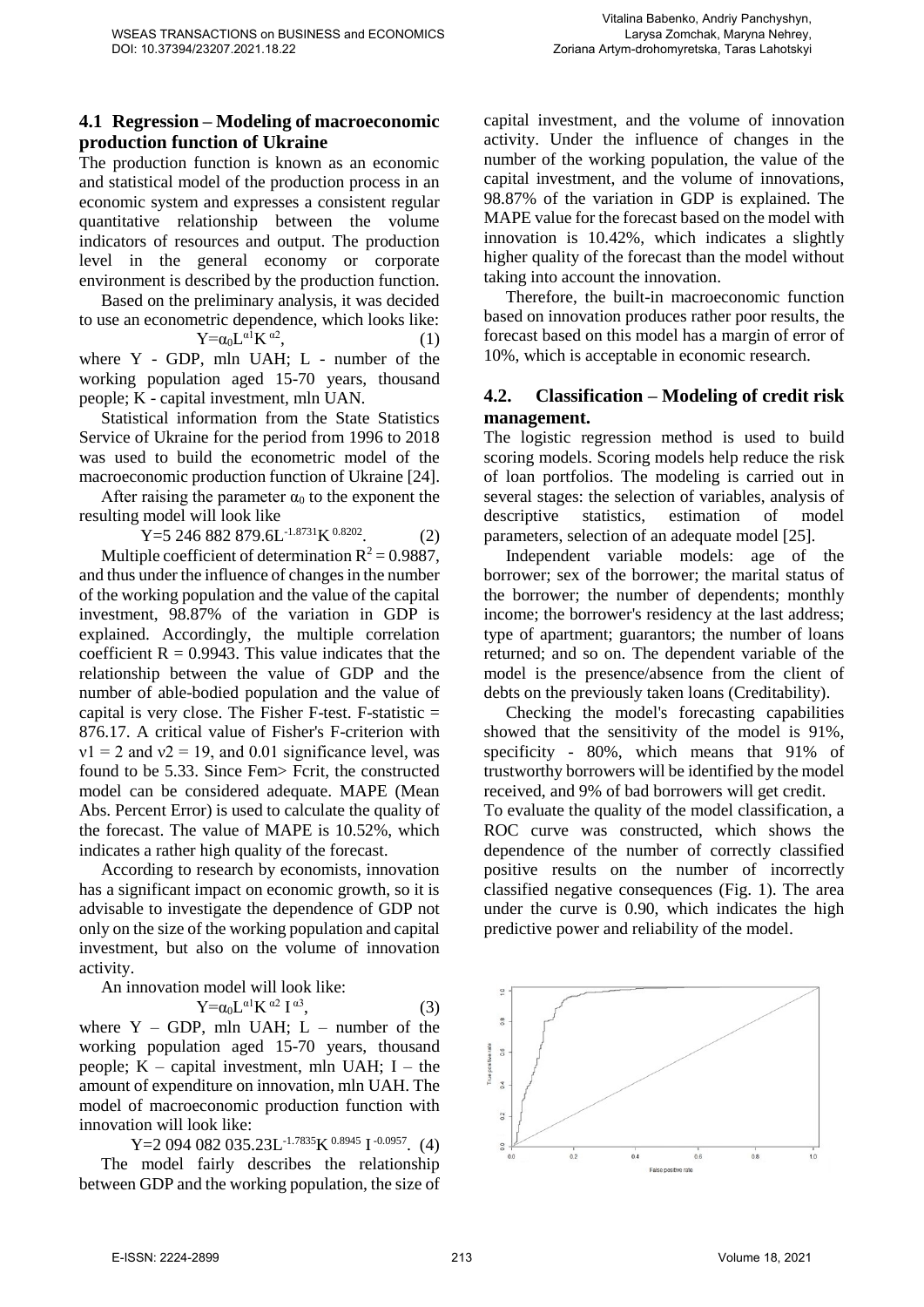#### **Fig.1. Scoring models ROC curve**

For a more detailed analysis of the model, a classification matrix has been constructed (Table 2). It is shown that on the training set, the model more often refused to give credit to "good" borrowers than to give credit to "bad" ones. Approval Rate is 65%, Bad Rate is 5.55%.

**Table 2. Classification matrix**

|            | Actual |     |      |
|------------|--------|-----|------|
| Prediction | 0      |     | Sum  |
|            | 283    | 36  | 319  |
|            | 68     | 613 | 681  |
| Sum        | 351    | 649 | 1000 |

In practice, it is possible to lower the cut-off threshold and make the model more likely to make a positive decision. The percentage of bounce rates will decrease but credit risk will increase accordingly. Therefore, the choice of a cut-off point depends on the set goals: to reduce the share of "bad" loans or increase the loan portfolio, more often making a positive decision on the client.

#### **4.3. Clustering – Regions of Ukraine clustering by competitiveness**

The 22 regions of Ukraine statistics for 2018 was taken (except Donetsk and Lugansk regions because of lack of statistics) [24]; economic indicators are used: the disposable income, gross regional product, industrial production, agricultural indices, the volume of industrial production sold, employment rate, natural population growth, waste generation, average monthly salary, and environmental protection costs. The 3 main directions of regional development are investigated: socio-economic economic, and ecological. With the correlation matrix closely correlated indices were eliminated. The final set of factors included 7 ones:

 economic: agricultural production index; industrial production index; GRP per person;

• socio-economic: average monthly salary per 1 person, the employment rate of the working-age population; the natural movement of the population;

environmental: waste generation.

Before the k-means method applying, the optimal number of clusters (two selected) was determined by the elbow method (Fig.2). As the result we got the first cluster consisting of the 19 regions. The second cluster included only one Dnipropetrovsk region. For evaluation of the cluster effectiveness 2 groups of indicators were used: the Davies-Bouldin index (the result is 3.4% for our clustering) and the Euclidean distance (the result is 90.5%). We can conclude that indicators indicate the high quality of the Ukrainian region's clustering and that the clustering is effective.



**Fig. 2. The Elbow method results**

For hierarchical clustering it is important to choose the method for determining distances. The most popular one is Ward's method and it was used. The results for both k-means method and hierarchical clustering can be confirmed, because two clusters are identified in both cases. Analogically to the k-means method, the hierarchical cluster analysis includes only one Dnipropetrovsk region to the first cluster and all other regions to the second one (Fig.3).

The DBSCAN method results depend on the two indicators: the maximum distance between the objects by which they are considered neighbors and the number of objects in the vicinity of the point to be considered as a centroid. When we put the values of these indicators 3 and 2, respectively, we got 2 clusters. But the results are different, than k-means method results, because Zaporizhia region is in one cluster with Dnepropetrovsk region, that is rather logical, because these regions are leaders of industrial development of Ukraine.

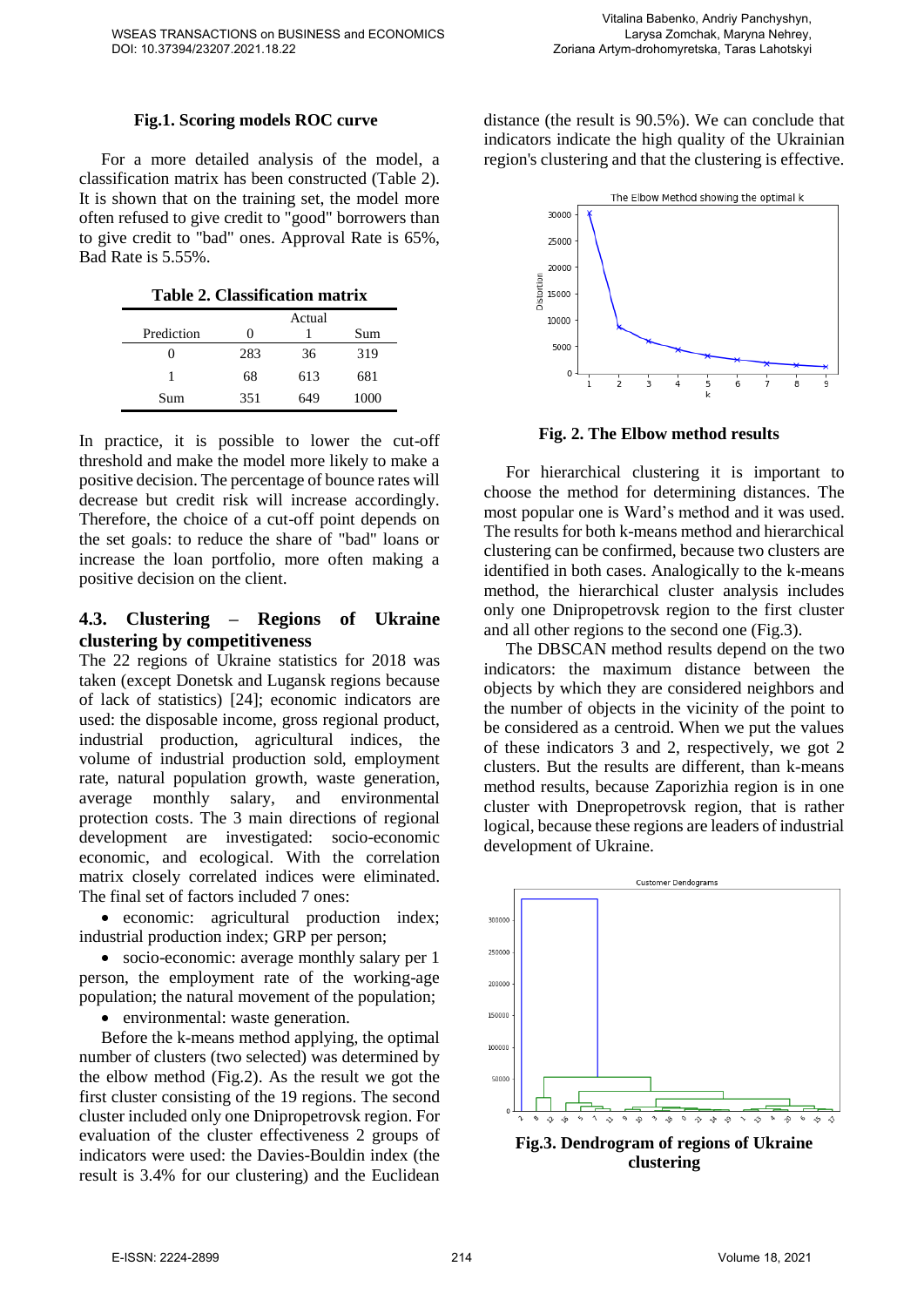(1 Vinnytsya, 2 Dnipropetrovsk, 3 Volyn,4 Zhytomyr, 5 Zakarpattya, 6 Zaporizhzhya, 7 Ivano-Frankivs,k 8 Kyiv, 9 Kirovohrad, 10 Lviv, 11Mykolayiv, 12 Odesa, 13 Poltava, 14 Rivne, 15 Sumy, 16 Ternopil, 17 Kharkiv, 18 Kherson, 19 Khmelnytskiy, 20 Cherkasy,21 Chernivtsi,22 Chernihiv)

So the conclusion is that the DBSCAN method shows better results, because of its ability to select industrialized regions

So, we got the same results with k-means and hierarchical clustering, and a little bit different with the DBSCAN method.

## **4.4. Dimensionality Reduction - Modeling of the firm financial stability with principal component analysis**

Classical approaches to the firm's financial stability analysis are based on the calculation of the indicators, whereby the indicators can acquire values from different ranges and have excellent interpretations of the results. Therefore, there is a need for an aggregate indicator to assess the firm's resilience. Another problem is a strong correlation between the indicators, that is, they largely duplicate each other.

The purpose of the investigation is to evaluate the financial stability of a firm with the possibility of comparing such an estimate for different firms using the principal component analysis method.

The information for the analysis of the financial stability of firms is obtained from a private firm "Lviv-Audit", which provides audit services. In order to determine the level of financial stability of firms, the financial statements of five Lviv trade firms were analyzed. The principal component method was used for the evaluation of the firm's financial stability [26].

The following indicators were used to evaluate the financial stability of firms:

1) coefficient of financial independence (autonomy) - shows what proportion of equity in the total balance sheet currency. It takes values from zero to one, normal is considered a value in excess of 0.5. The greater the value of financial autonomy, the more independent the firm from external financing.

2) the coefficient of financial stability - shows what is the ratio between the equity and attracted capital of the firm. If the value of the indicator exceeds one, then its own funds are greater than those attracted, which indicates the financial stability of the firm. The greater the value of the financial stability indicator is greater than one, the more own funds exceed the attracted ones.

3) equity ratio - shows how much working capital falls per unit of stock, the value of 0.6-0.8 considered normative.

4) coefficient of maneuverability of working stocks shows how much working capital falls per unit of current assets, the regulatory value exceeds 0.1. 5) Equity maneuverability factor - shows how much working capital per unit of equity accounts for. In the first stage, financial stability indicators from the above list for the five companies were calculated on the basis of the annual financial statements (Balance Sheet and Financial Statement) (Table 3).

**Table 3. The financial stability of firms indicators**

| Firm | $X_1$    | X <sub>2</sub> | $X_3$     | X <sub>4</sub> | X <sub>5</sub> |
|------|----------|----------------|-----------|----------------|----------------|
|      | 0.162    | 0.193          | 0.170     | 0.137          | 0,823          |
| 2    | 0.111    | 0.124          | 1.958     | 0.111          |                |
| 3    | $-6.202$ | $-0.861$       | $-27,033$ | $-6.202$       |                |
| 4    | 0.000    | 0.000          | 0.000     | $-0.919$       | $-2118.71$     |
|      | 0.073    | 0.078          | 0.124     | 0.066          | 0.905          |

Using the normalized matrix as input, we estimated a correlation matrix (Table 4).

**Table 4. Correlation matrix of factors of firms financial stability**

| Variables      | $X_1$ | X <sub>2</sub> | $X_3$ | X4    | X <sub>5</sub> |
|----------------|-------|----------------|-------|-------|----------------|
| $X_1$          |       | 0.990          | 0.998 | 0.990 | 0,233          |
| $X_2$          | 0.990 |                | 0.988 | 0.996 | 0,120          |
| $X_3$          | 0.998 | 0.988          |       | 0,989 | 0.224          |
| $X_4$          | 0.990 | 0.996          | 0.989 |       | 0,090          |
| X <sub>5</sub> | 0.233 | 0.120          | 0.224 | 0.090 |                |

From the Table 4 follows that there is a correlation between the variables, the maximum value of which is 0.988. Based on the correlation matrix, we can calculate the eigenvectors (Table 5).

#### **Table 5. Eigenvalues of the correlation matrix of factors of firms financial stability**

|                     |             | % total    |
|---------------------|-------------|------------|
| Principal component | Eigenvalues | dispersion |
| Component 1         | 4.012       | 80.244     |
| Component 2         | 0.979       | 19,584     |
| Component 3         | 0.007       | 0.138      |

From the Table 5 flows that the first principal component (factor 1) explains 80.25% of the total variation, so by including only the first component, we describe with one variable 80.25% of the change in the five variables. This is quite sufficient for practical application. We define the eigenvectors of the correlation matrix (Table 6), which determine the relationship between the variables and the principal components (factors).

**Table 6. Eigenvalues of the correlation matrix of factors of firm s financial stability**

|                |          | Tactors of them s thiancial stability |          |  |
|----------------|----------|---------------------------------------|----------|--|
| Variables      | Factor 1 | Factor 2                              | Factor 3 |  |
| X <sub>1</sub> | 0.499    | $-0.012$                              | $-0.094$ |  |
| X <sub>2</sub> | 0,495    | 0.104                                 | 0.799    |  |
| $X_3$          | 0,498    | $-0,003$                              | $-0.571$ |  |
| X4             | 0.495    | 0.134                                 | $-0.145$ |  |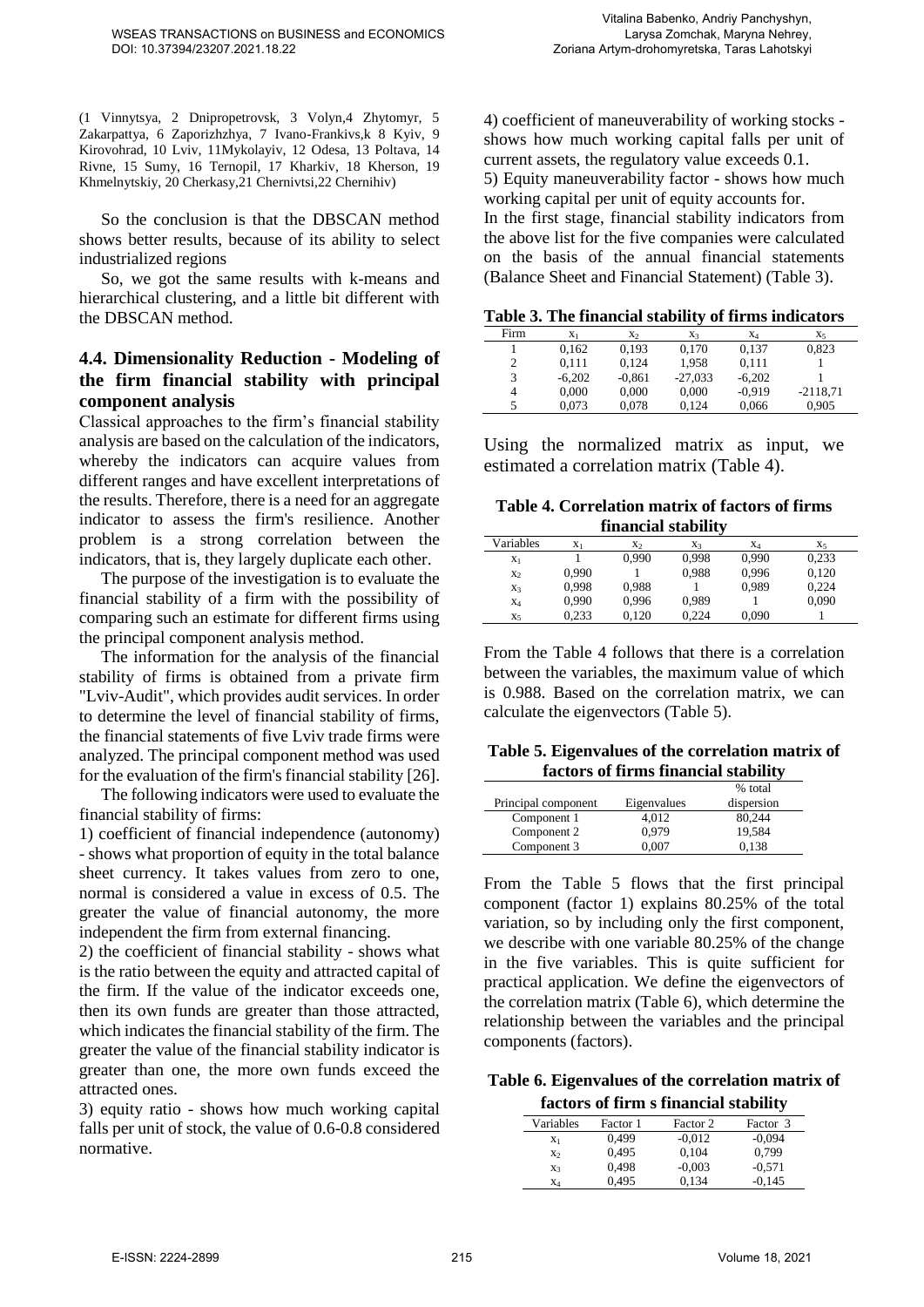| X <sub>5</sub> | $-0.112$ | 0,985 | $-0.068$ |
|----------------|----------|-------|----------|

Since the components are orthogonal, the removal of the last two factors does not change the eigenvectors of the first factor. As an indicator of financial stability, we use the first major component and get the equation with the usual variables:

 $FS'_{1}=0,198X_{1}+1,273X_{2}+0,045X_{3}+0,202X_{4}-0,0001X_{5}-0,793.$  (5)

This value is an indicator of financial stability. Moreover, a higher value means a better level of the financial stability of the firm. Using the same formula, you can calculate the financial stability for each of the firms (Table 7).

**Table 7. Indicator of the firms financial stability**

| Firm | FS        |
|------|-----------|
|      | 1,1056    |
| 2    | 1,0838    |
| 3    | $-4,0025$ |
| 4    | 0,8871    |
| 5    | 0.9260    |
|      |           |

As can be seen from the Table 8, the financial stability of the investigated firm s varied from 1.1056 to -4.0024, where 0 corresponds to the average value in the line of business, and the change in the greater or lesser side indicates respectively the improvement or deterioration of the financial stability of the firm. According to the data obtained, the highest financial stability indicator of the first firm is 1,106, the second financial stability indicator is 1,084, the fifth - 0,926th, and the fourth 0,887. For these businesses, financial stability indicators are almost at the same level. The worst situation in a third company, its financial stability is -4,003. To increase its financial stability, it is necessary to introduce measures that will help to improve the efficiency of use of fixed assets of the firm; increasing the intensity of use of current assets of the firm; an increase of labor productivity; further increase in sales of goods (products, services); reduction of material operating expenses; expansion of the market for the sale of products (goods, services); attraction of investments (credits), etc.

## **5 Conclusion**

The classic Cobb-Douglas production function (which can be transformed into multiple linear regression) for Ukraine describes rather well the dependencies between the GDP of Ukraine and the number of the working population and capital investment. The scoring model (based on the logistic regression) shows the high predictive power and reliability of the model. The clustering models confirmed a specific role of the Dnipropetrovsk region in Ukraine (according to the competitiveness level of regions of Ukraine). The index of the firm's financial stability for five trade firms was estimated with the principal component analysis method, which allowed to make recommendations for the father firm's development. The objects of investigation represent different levels of economics, what improve the effectiveness of classic machine learning methods in economic research in micro, mezzo, and macro level.

Machine learning has considerable potential for transforming the economy in the near future. Economics researchers need to be sufficiently aware of machine learning methods to be able to use them effectively. It is advisable for economists to analyze the data available, the limitations on their production and analysis, and to increase the interdisciplinary literacy of machine learning methods for successful research

*References:* 

- [1] [https://www.investopedia.com/terms/m/machin](https://www.investopedia.com/terms/m/machine-learning.asp) [e-learning.asp,](https://www.investopedia.com/terms/m/machine-learning.asp) last accessed 2020/04/01.
- [2] Ghoddusi, H., Creamer, G. G., & Rafizadeh, N. (2019) Machine learning in energy economics and finance: A review. Energy Economics, 81, 709-727.
- [3] Nehrey, M., & Hnot, T. (2019). Data Science Tools Application for Business Processes Modelling in Aviation. In Shmelova, T., Sikirda, Y., Rizun, N., & Kucherov, D. (Ed.), Cases on Modern Computer Systems in Aviation (pp. 176-190). IGI Global. http://doi:10.4018/978-1- 5225-7588-7.ch006.
- [4] Newell, R. G., Prest, B. C., Sexton, S. E.: The GDP-temperature relationship: implications for climate change damages. Resour. Future Work. Pap. (2018).
- [5] Volkova, N. P., Rizun, N. O., & Nehrey, M. V. (2019) Data science: opportunities to transform education. In Proceedings of the 6th Workshop on Cloud Technologies in Education (CTE 2018), No. 2433, pp. 48-73. CEUR Workshop Proceedings.
- [6] Mullainathan, S., Spiess, J. (2017) Machine learning: an applied econometric approach. Journal of Economic Perspectives, 31(2), 87–106.
- [7] Exterkate, P., Groenen, P. J., Heij, C., & van Dijk, D. (2016) Nonlinear forecasting with many predictors using kernel ridge regression. International Journal of Forecasting, 32(3), 736-753.
- [8] Vdovyn, M., Zomchak, L. (2017) Statistical estimation and analysis of foreign trade in EU